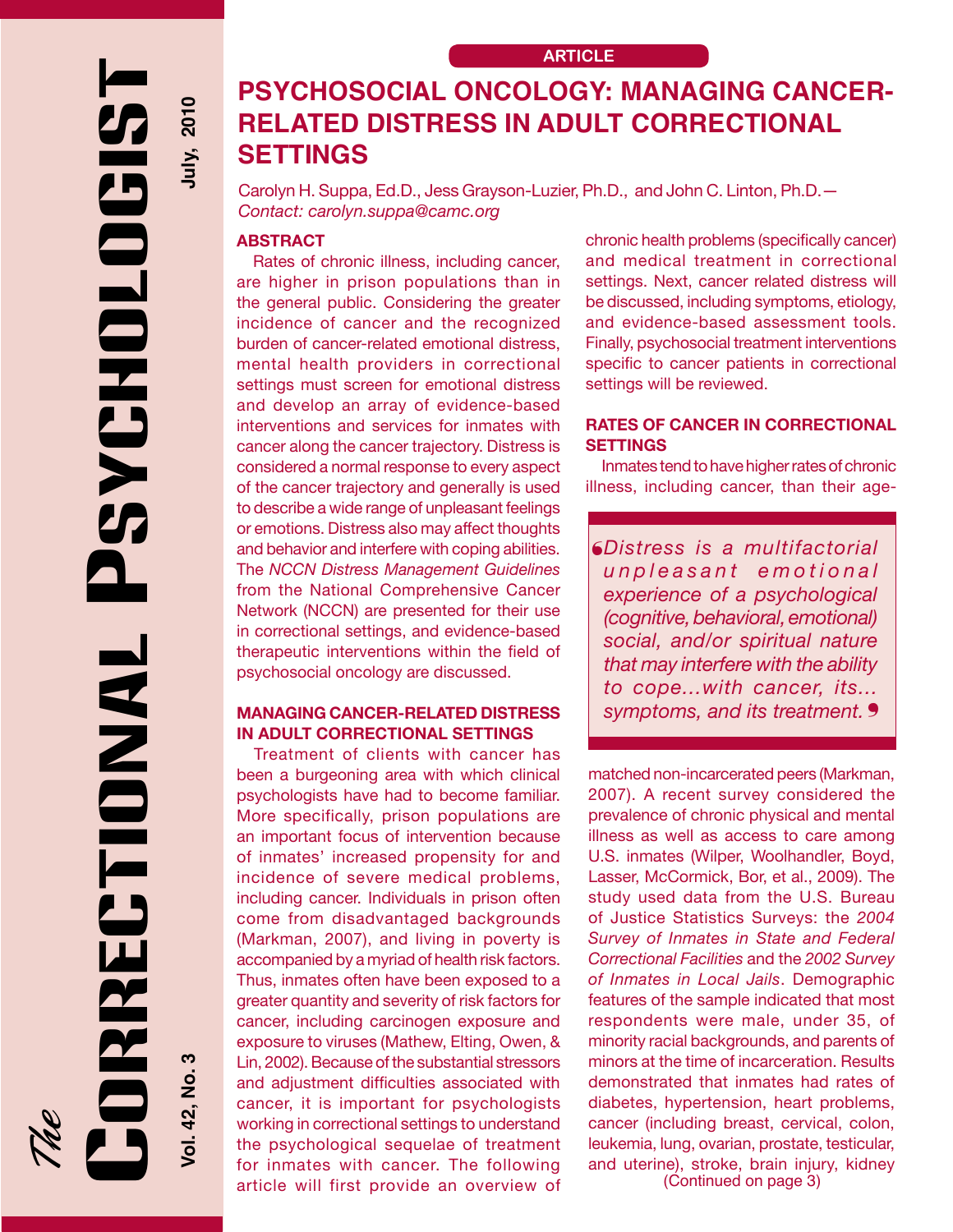## **ARTICLE ALTERNATIVES TO VIOLENCE PROJECT**

Nancy Shippen, M.Ed.—*Contact: nancyshippen@comcast.net*

The Alternatives to Violence Project (AVP) started in prisons in the U.S. in 1975, and now operates in communities, schools, colleges, and conflict situations worldwide, from Rwanda to Attica. Research has demonstrated a reduction in recidivism and violent attitudes and behavior.

Initially created at the request of lifers who "knew how to solve situations with violence" but needed training on alternatives to violence, AVP is a training program enabling participants to deal with all levels of conflict in new and creative ways. Workshops run by trained facilitators are experiential (not based on lectures). The AVP workshops are an opportunity to experience the first alternative to violence as a community based on respect and caring. This experience of trust and respect is transforming, leading to new neuropathways being established in the brain. This change is not temporary and as it is reinforced, it establishes new habits of thought and new, more healthy, attitudes.

These 2-3 day workshops involve the shared experience of participants, interactive exercises, games, and role-plays to examine the ways in which humans respond to situations where injustice, prejudice, frustration, and anger can lead to aggressive behavior and violence. A Basic AVP workshop explores the five pillars of AVP: affirmation, communication, co-operation, community building, and transforming power. An Advanced AVP workshop builds on the principles of the first workshop, and each group works towards a consensus to choose topics they will explore in more detail. Participants who have experienced our workshops and want to deepen their involvement can continue the advanced work or train to become facilitators with AVP.

A key element of AVP is pre-emptive conflict resolution by creatively transforming unhealthy relationships and communities through sharing, caring, improved communication skills, and sometimes even surprise and humor all based on the assumption that everyone has some experience with successful conflict resolution. The AVP team brings out the wisdom in the room and provides a framework for exploring and building skills. We visualize Transforming Power with the following visual aid:



Lively game lightens the mood after sharing deeply, as well as being crucial in building the nonverbal bonds between participants. The sharing of eye contact, smiles, creativity, and bodily coordination establishes a remarkable degree of trust and connection. Participants in prison workshops report frequently that they become unable to pass each other in the facility without a smile of recognition and warm feeling of connection.

Historically, AVP has placed an emphasis on the fact that all participants are volunteers. The willingness of outside volunteers to bring the program into prisons has been deeply meaningful to the inside participants. However, this has also been the main constraint to building the program. In most facilities with established programs there is a wait list, often more than a year in length. In states with established programs the parole board has gained respect for the program. Inside participants often report at the beginning of a weekend that they have come for the certificate for their parole folders. They very often report at the end that they received something much more important than the certificate as evidenced by the following testimonial from an AVP workshop participant:

"I grew up in a single parent family in the projects. I learned that violence was an acceptable solution at a young age. My thinking led me to take another man's life. One would think that incident would open my eyes. It didn't. I continued to live a life of violence in prison for 12 years. I mistakenly thought that's what I had to do since I was in prison. I knew that I had to change but I didn't know how. I took responsibility for the murder I committed but I didn't know how to take responsibility for my every day actions. When I was introduced to AVP. I was enlightened and interested. I didn't understand it all but I wanted more. It was life saving. Since then I have become a facilitator. Each time I learn more about myself. I also get a lot of encouraging feedback from inmate participants who I felt were inspired enough to start on that road to change, AVP being the catalyst."

(Continued on page 13) Recent discoveries in the neuroscience of social intelligence have begun to shed light on why this program has been so successful. Daniel Goleman, in his 2006 book *Social Intelligence*, defines its components as social awareness and social facility. Social awareness